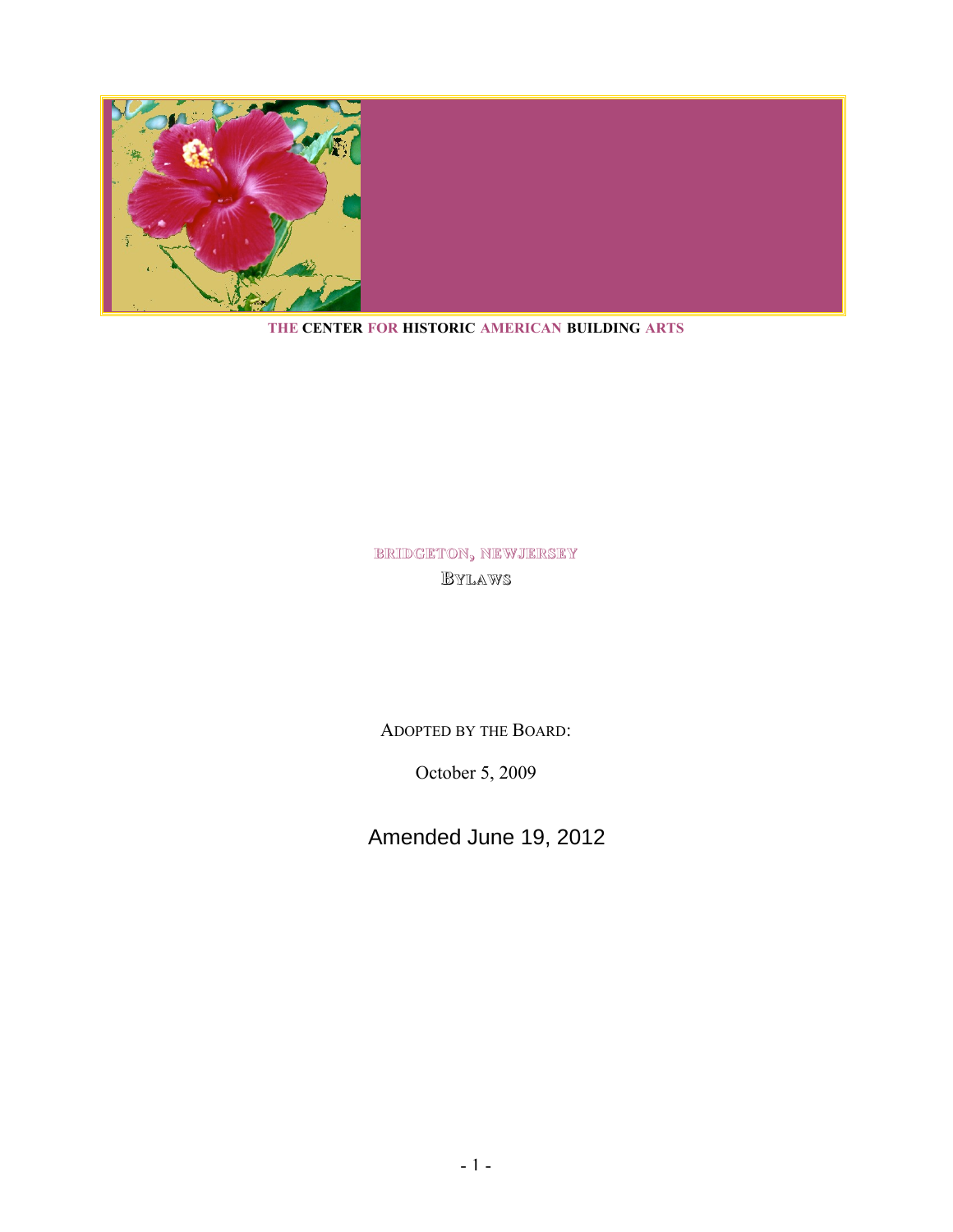# **THE CENTER FOR HISTORIC AMERICAN BUILDING ARTS**

## **BRIDGETON, NEW JERSEY**

## **BYLAWS**

#### **ARTICLE I. NAME**

The name of this organization shall be the Center for Historic American Building Arts.

#### **ARTICLE II. THE CORPORATION AND THE BOARD OF DIRECTORS Section 1: Purpose of the Corporation**

This corporation, called the **Center for Historic American Building Arts**, operating under the laws of the State of New Jersey as a private, non-profit corporation, shall work to enhance historic Bridgeton and its National Register Historic District (hereinafter referred to as "the District"). The Corporation is organized to operate exclusively for charitable and educational purposes within the meaning of Section 501(c)(3) of the Internal Revenue Code of 1986 (the "Code") (or corresponding provision of any future United States Internal Revenue law) and more specifically:

A. To promote the historic preservation, protection, use and interpretation of the cultural and architectural wealth of Bridgeton and especially of Bridgeton's National Historic District; B. To take action toward remediating the physical, economic, and social deterioration of Bridgeton and the District, and thereby promote historic preservation, heritage tourism, and community betterment;

C. To disseminate information of, and promote interest in the preservation, history, culture, architecture, and public use of the District; to use the cultural, architectural and social history of the District to publicize it as a heritage tourism destination; also as a study laboratory of historic preservation theory and practice and of American building arts and crafts over the centuries; to create practical instructional programs for teaching and demonstrating historic American building arts and crafts that will draw people to Bridgeton to study and appreciate Bridgeton's cultural and historical wealth;

D. To use publications, websites and all other media of public education and public information to awaken awareness of District history and re-connect historical structures with lived lives, and the lived American experience, past and present;

E. To develop educational programs and projects in salvage, curation, archiving, hands-on craftsmanship, historic carpentry and design, and the use of old as well as new and non-historic building materials in restoration and preservation of structures; to engage craftspeople, artisans, and specialists in teaching and transmitting these skills, offering programs and projects at multiple levels from apprentice to artisan, from large-scale development to individual homeowner or renter, and at all levels of potential impact;

F. To create pilot and demonstration projects within this and other communities that exemplify economically and physically sustainable heritage preservation and adaptive re-use, highlighting, wherever possible, green methodologies and the use of local resources—material, social and cultural—in practical, low-cost, and futuristic ways;

G. To hold instructional meetings, seminars, and other activities for the public that promote and encourage an appreciation of history and the historic built environment, especially those that use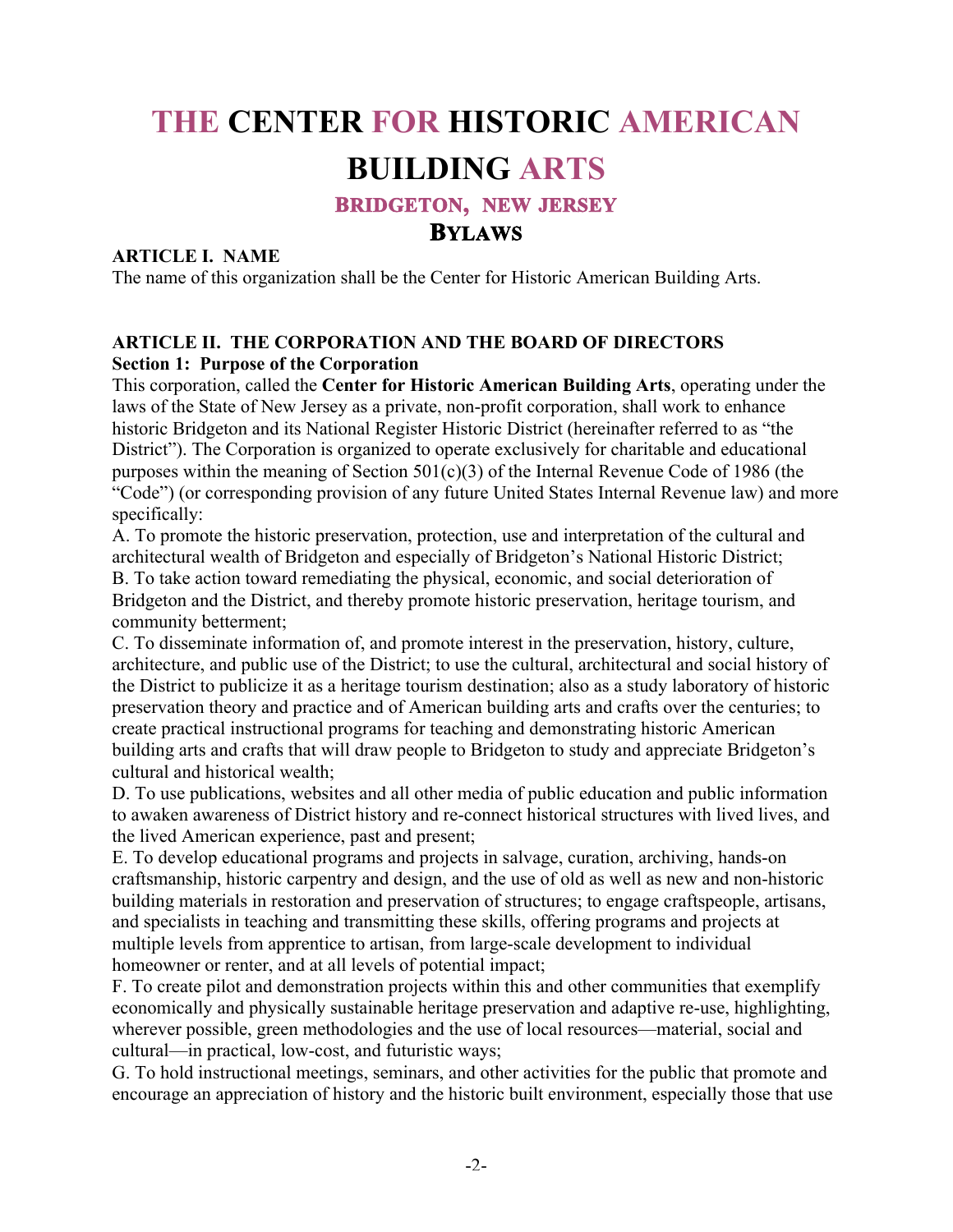the resources of the District; and also that teach and transmit the theory and practice of American building arts and crafts, especially to the young, in a manner that helps connect past and future and to show how historic local themes of multiculturalism and adaptation connect with futurist ideas of socially creative and environmentally friendly reuse;

H. To aid, work with, and partner with individuals and organizations and with public and private entities located within and outside Bridgeton that share goals of bettering Bridgeton and the District, or that see such betterment as a means to other socially beneficial goals; or that can assist the Center's educational endeavors and help engage diverse cultural communities in the efforts of the Corporation to promote the theory and practice of historic American building and design arts and crafts;

I. To solicit, receive, and administer funds for educational and charitable purposes and, to that end, to take and hold by bequest, devise, gift, grant, purchase, lease, and otherwise, either absolutely or jointly with another person or corporation, any property, real, personal, tangible or intangible, or any undivided interest therein, without limitation as to amount of value; to sell, convey or otherwise dispose of any property and to invest, reinvest, or deal with the principal or the income thereof in such a manner as, in the judgment of the Board of Directors, will best promote the purposes of the Corporation without limitation, except such limitation, if any, as may be contained in the instrument under which such property is received, the Bylaws of the Corporation, or any laws applicable thereto.

## **Section 2: Powers and Duties**

- A. The Board shall establish the goals of the Center for Historic American Building Arts [the Corporation], determine policies for the achievement of those goals, and evaluate their effectiveness and the effectiveness of the Corporation.
- B. The Board shall adopt the annual budget and establish all necessary procedures to properly discharge the responsibility of sound financial management.
- C. The Corporation shall not carry on propaganda, or otherwise attempt to influence legislation, except as an insubstantial part of its activities.
- D. The Corporation shall not engage in any transaction or permit any act or omission that shall operate to deprive it of its tax-exempt status under Section  $501(c)(3)$  of the Code.
- E. The Corporation shall not in any manner, or to any extent, participate in, or intervene in any political campaign on behalf of any candidate for public office, including the publishing and/or distribution of statement.
- F. The Corporation shall not engage in any "prohibited transaction" as defined in Section 503(b) of the Code.
- G. In the event of dissolution or liquidation of the Corporation qualifying at the time as an exempt organization under Code Section 501 (c)(3) as the Board shall determine, such assets will be used for purposes consistent with those described in the preceding Sections 1 and 2.
- H. No part of the net earnings of the Corporation shall inure to the benefit of any participant in the Corporation or other private individual, except that the Corporation shall be authorized and empowered to pay reasonable compensation for services rendered herein. None of the property of the Corporation shall be distributed directly or indirectly to any member of the Corporation except in fulfillment of its charitable and educational purposes enumerated herein.
- I. The Corporation also has such powers, as are now or may hereafter be granted under the laws of New Jersey, that are in furtherance of the Corporation's exempt purposes within the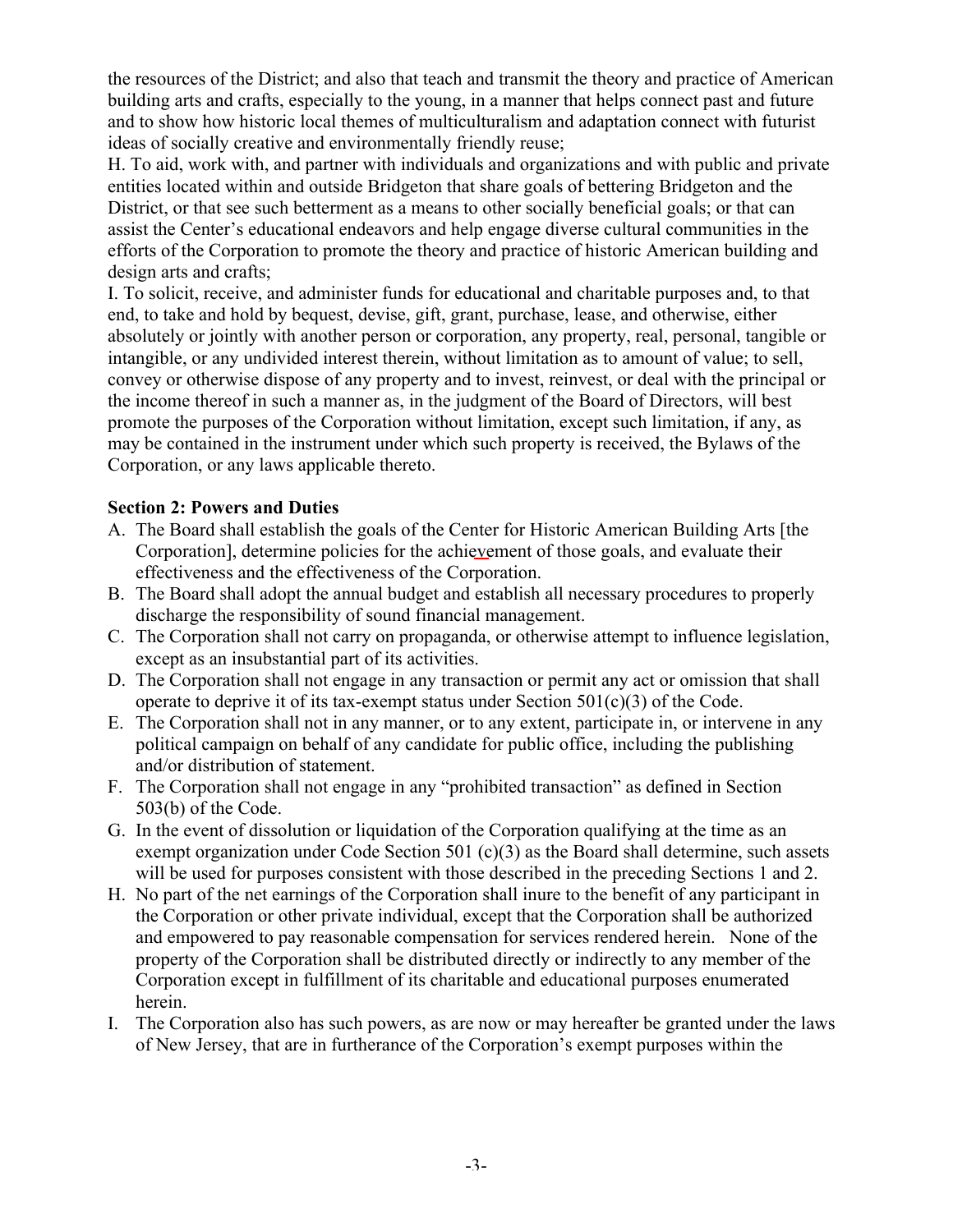meaning of Section 501 (c)(3) of the Code or the corresponding section of any future federal tax codes.

## **Section 3: Composition and Selection of the Board of Directors**

- A. The Corporation shall be governed by a Board of Directors of not less than five (5) or more than twelve (12) Directors. The exact number of Directors shall be fixed by resolution of the Directors from time to time.
- B. The term of office for each Director shall be three (3) years. One third of the Director positions shall be elected each year at the Annual meeting. Each Director shall hold office for the term for which he or she is elected and until his or her successor shall have been elected and qualified. Directors in office may be reelected for one consecutive term.
- C. Any vacancy occurring in the Board of Directors (other than a vacancy resulting from the normal expiration of a term of office) may be filled by the affirmative vote of a majority of the current members of the Board of Directors. A Director elected to fill a vacancy shall be elected for the unexpired term of his or her predecessor in office. Any Director elected to fill an unexpired term may stand for election to the Board. Once elected by the membership for a three-year term, the Director may be reelected for one consecutive term. Any Director may resign by submitting written notice of resignation to the Chairman. Any Director may be removed from office at any time with or without cause by the affirmative vote of two-thirds of the Directors in office. Any member of the Board of Directors who is absent from two consecutive regular meetings without just cause for such absence may be removed as a member of the Board of Directors.
- D. Any vacancy that occurs on the Board other than the expiration of a term of office may be filled by appointment by the Board of Directors.
- E. Term expirations of one, two, and three years shall be assigned as equally as may be among the directors elected in 2009. The inaugural Board of Directors shall serve until July 2010 without regard to the term limits.
- F. Any one or more members of the Board of Directors may participate in a regular or special meeting of the Board of Directors by, or conduct the meeting through the use of any means of conference telephone or similar communication equipment by which all Directors participating in the meeting may simultaneously hear each other during the meeting. A Director participating in a meeting by such means is deemed to be present at the meeting.
- G. The Corporation shall not pay any compensation to Directors for services rendered to the Corporation in their capacity as Directors except that Directors may be reimbursed for expenses incurred in the performance of their duties to the Corporation, in reasonable amounts as approved by or in accordance with policies approved by a majority of the entire Board.
- H. The Corporation will indemnify its Officers and Directors to the fullest extent allowed by New Jersey law.

#### **Section 4: Executive Director**

- A. The Board shall appoint an Executive Director to guide the Corporation within the framework of established policies.
- B. The Board shall determine the duties of the Executive Director in accordance with enunciated standards, and internally review the Director's performance.
- C. The Executive Director shall be a nonvoting member of the Board of Directors and shall be present at all meetings of the Board of Directors.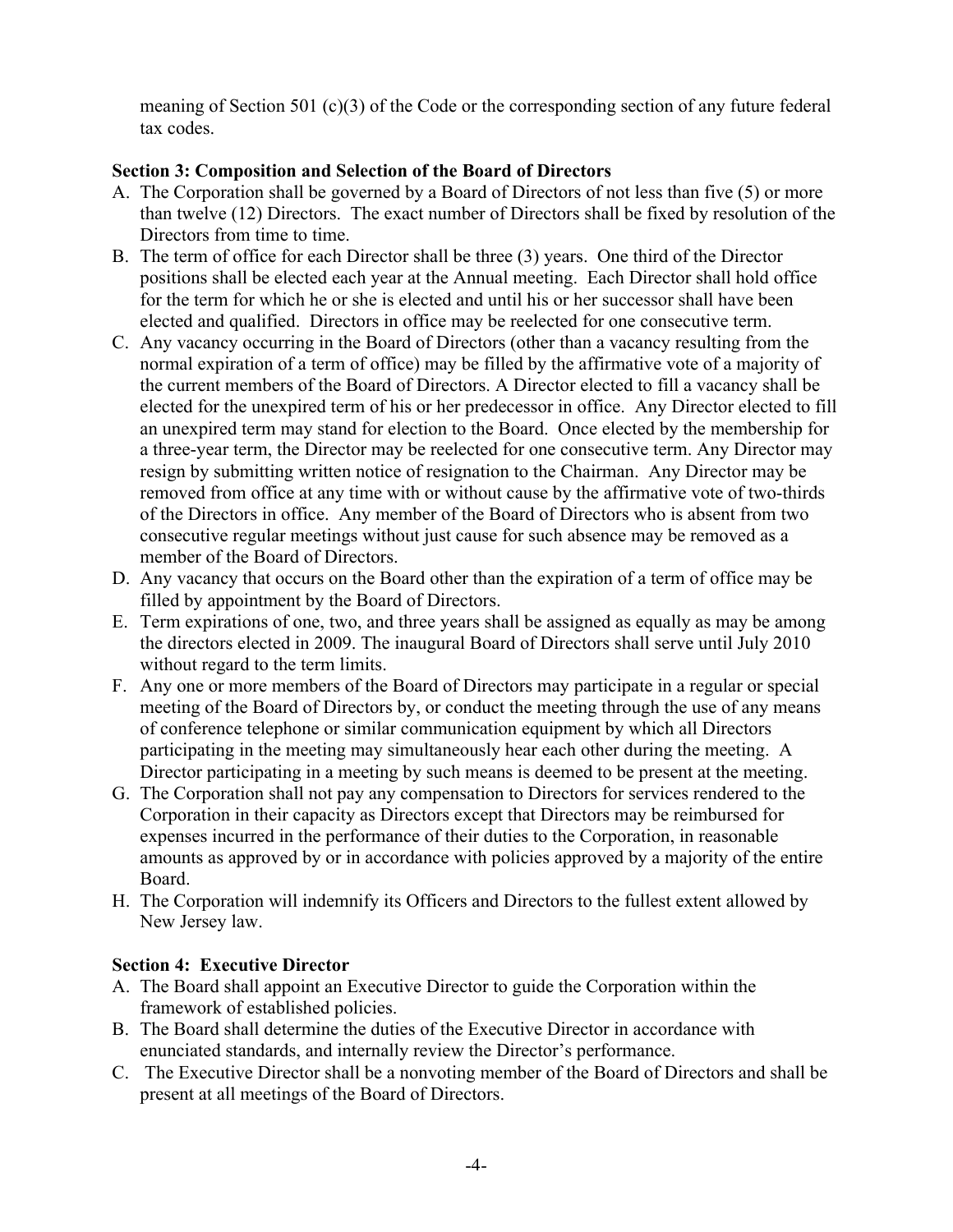D. The Executive Director of the Corporation shall manage the daily operations of the Corporation. The Executive Director shall be responsible for coordinating the implementation of the Corporation's policies and projects, and such other duties as the Board may require.

# **ARTICLE III. MEMBERSHIP AND DUES**

## **Section 1: Membership**

The Corporation shall be a non-membership organization.

## **Section 2: Participation**

The educational and preservation projects and programs defined under "Purposes" shall be open to all.

## **Section 3: Dues**

The Board of Directors may elect to charge participation dues.

# **ARTICLE IV. MEETINGS**

## **Section 1: Board Meetings**

- A. There shall be at least six (6) meetings of the Board of Directors annually. A quorum for the transaction of business at a Board meeting shall be a majority of the voting members.
- B. Any action required or permitted to be taken at any meeting of the Board of Directors may be taken without a meeting, if all members of the Board consent thereto in writing, setting forth the action so taken, and the writing or writings are filed with the minutes of the proceedings. Such consent shall have the same force and effect as a unanimous vote of the Board.
- C. At all meetings of the Board of Directors, a majority of the voting members thereof shall constitute a quorum for the transaction of business. If a quorum shall not be present at any meeting of the Board, the Directors present may adjourn the meeting from time to time, without notice other than announcement at the meeting, until a quorum shall be present.

## **Section 2: Corporation Meetings**

- A. There shall be an Annual Meeting of the Corporation in June of each year for the purpose of electing officers and board members and voting on the budget. [Amended to read "in October of 2012" for that year, to be reconsidered thereafter.]
- B. Roberts Rules of Order Newly Revised shall govern the parliamentary procedures of the Corporation when not in conflict with the Bylaws. The order of business may be altered or suspended at any meeting by a majority vote of the members present.

## **ARTICLE V. FINANCES**

 A. All checks, drafts, and other instruments for the payment of money and all instruments of transfer of securities shall be signed in the name and on behalf of the Corporation by an officer of the Board, specifically the President or the Treasurer, except that if there is an Executive Director, the Executive Director alone may execute checks, drafts, or other instruments for the payment of money less than a certain dollar amount as resolved by the Board.

 B. The Board each year shall approve a Corporation budget for the fiscal year. The approved budget may be reviewed and revised periodically as deemed necessary by the Board.

 C. The fiscal year of the Corporation shall begin on the first day of January, and end on the last day of December each year.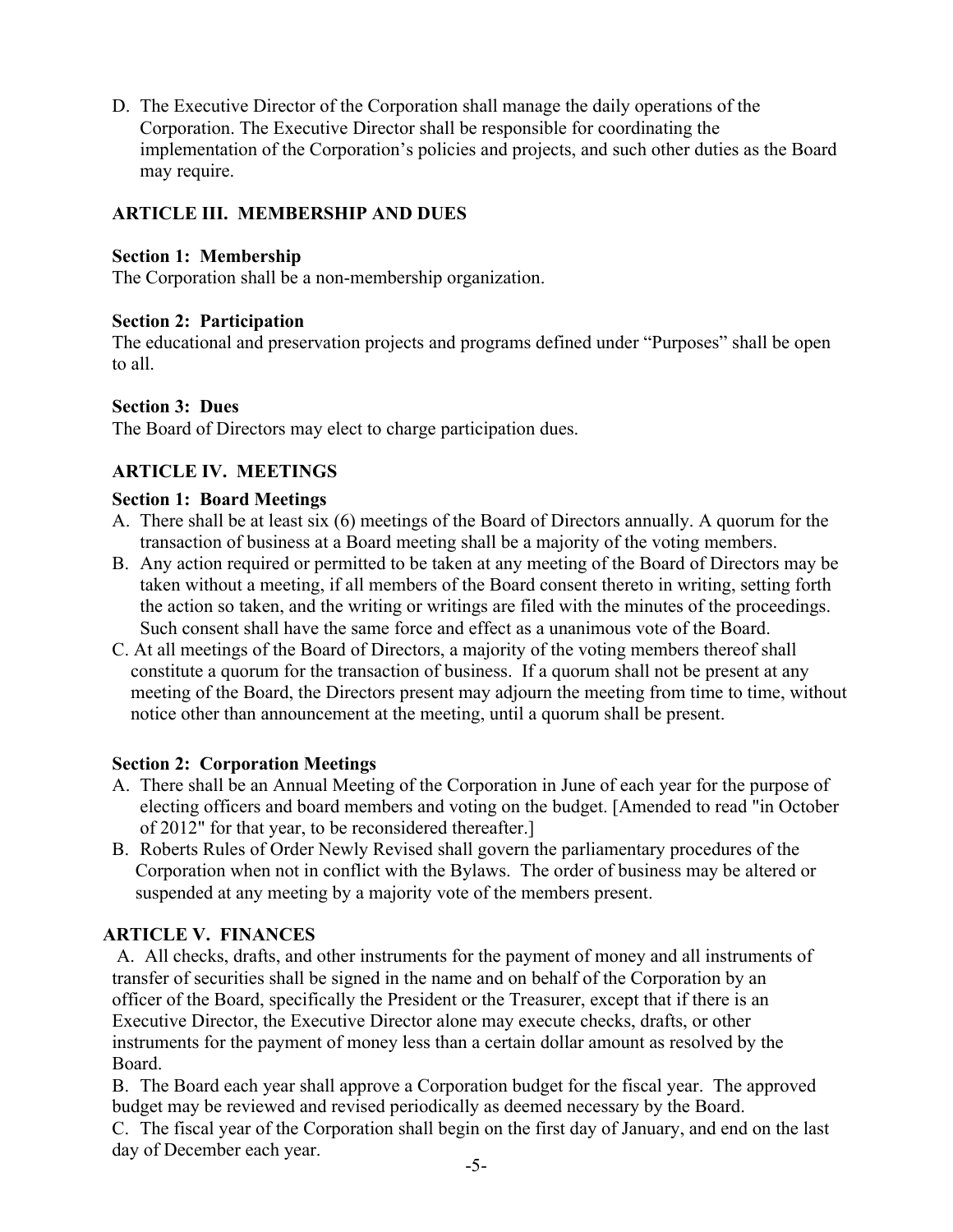- D. An annual audit shall take place within six months of the end of the Corporation's fiscal year.
- E. All funds of the Program shall be deposited on a regular basis to the credit of the Corporation in such banks, trust companies or other depositories as the Board of Directors may select.

## **ARTICLE VI. OFFICERS AND COMMITTEE STRUCTURE**

Section 1: Officers: The Board of Directors [the Board] shall elect annually, by majority vote from a slate of current members presented by the Nominating Committee: a Chair, Vice-Chair, Treasurer and Secretary.

- A. The duties of the Chair shall be to head the Executive Committee, to develop the agenda of regular or special meetings in consultation with the Executive Director and Executive Committee; and to chair any regular or special meetings of the Board in accordance with accepted rules of order.
- B. The duties of the Vice-Chair shall be to act as Chair in the absence of the regular Chair.
- C. The duties of the Secretary are to maintain accurate minutes of actions taken at regular and special meetings, or to see that they are maintained; to work with staff to assure the maintenance of an adequate archive of the meetings and actions of the Board; and to research such minutes for necessary information when called upon by the Board to do so.
- D. Treasurer. The Treasurer shall be the principal accounting and financial officer of the Corporation. He or she shall:
	- (a) Have charge of and be responsible for the maintenance of adequate books of account for the corporation and provide a report to the Board at every regular meeting thereof.
		- (b) Have charge and custody of all funds and securities of the Corporation and be responsible thereof, and for the receipt and disbursement thereof, and
		- (c) Perform all duties incident to the office of the Treasurer and such other duties as from time to time may be assigned to him or her by the Chairman of the Board of Directors, or the Board of Directors.

#### Section 2: **Regular and Special Committees**

- A. The Officers of the Board shall constitute an Executive Committee to consult with one another and with staff between meetings, and to develop an agenda for each meeting and provide guidance on resolutions on which Board action should be taken;
- B. The Board shall, at its first annual meeting, create other regular committees needed for its efficient operation, as a Nominating Committee (for proposing new Board membership and Board officership), a Personnel Committee (for developing personnel policies and for evaluation of and interface with staff), and a Finance Committee (for maintaining an accurate and routine overview of the finances of the Corporation). The Board may more precisely define the charters of such regular committees, as needed, by resolution and majority vote.
- C. The Board may create special or ad-hoc committees as the need arises by assigning a charter and a term of commission by majority vote. Upon expiration or at any other time, the Board may renew the term or dissolve the committee.

#### **Section 3: Selection of Committee Chairs**

- A. Regular or special committee chairs may be designated by the Board Chair; however, the Board Chair may also delegate this privilege to the members of the committee itself.
- B. The Executive Committee shall serve from Annual Meeting to next Annual Meeting.